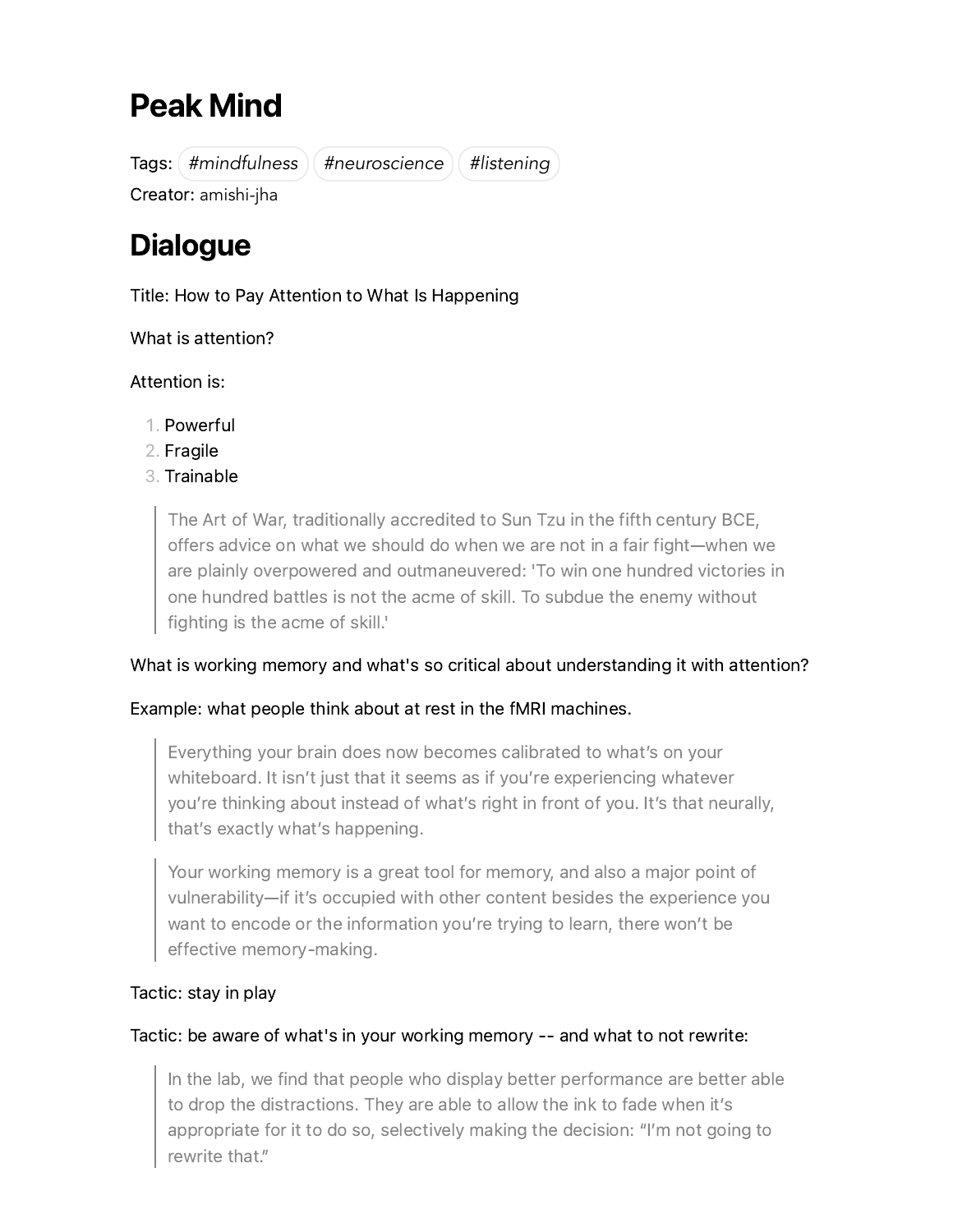Tactic: forgetting is a good thing

Tactic: we need white space

### Reserve

When our attention is deployed:

- . Familiarity
- 2. Salience
- . Our own goal

Example: card game for working memory.

Point: taking photos makes it more likely to forget the moment

To make a memory:

- . Rehearsal
- . Elaboration
- . Consolidation

### Quotes

Highlight [6]: First, attention is powerful. I refer to it as the "brain's boss," because attention guides how information processing happens in the brain. Whatever we pay attention to is amplified. It feels brighter, louder, crisper than everything else. What you focus on becomes most prominent in your present-moment reality: you feel the corresponding emotions; you view the world through that lens. Second, attention is fragile. It can be rapidly depleted under certain circumstances—circumstances that turn out, unfortunately, to be the ones that pervade our lives. When we experience stress, threat, or poor mood—the three main things I call "kryptonite" for attention this valuable resource is drained. And third, attention is trainable. It is possible to change the way our attention systems operate. This is a critical new discovery, not only because we are missing half our lives, but because the half we're here for can feel like a constant struggle. With training, however, we can strengthen our capacity to fully experience and enjoy the moments we are in, to embark on new adventures, and to navigate life's challenges more effectively.

Highlight [8]: The Art of War, traditionally accredited to Sun Tzu in the fifth century BCE, offers advice on what we should do when we are not in a fair fight—when we are plainly overpowered and outmaneuvered: To win one hundred victories in one hundred battles is not the acme of skill. To subdue the enemy without fighting is the acme of skill. In other words: Don't waste your energy trying to get better at fighting the pull on your attention. You cannot win that fight. Instead, cultivate the capacity and skill to position your mind so you don't have to fight.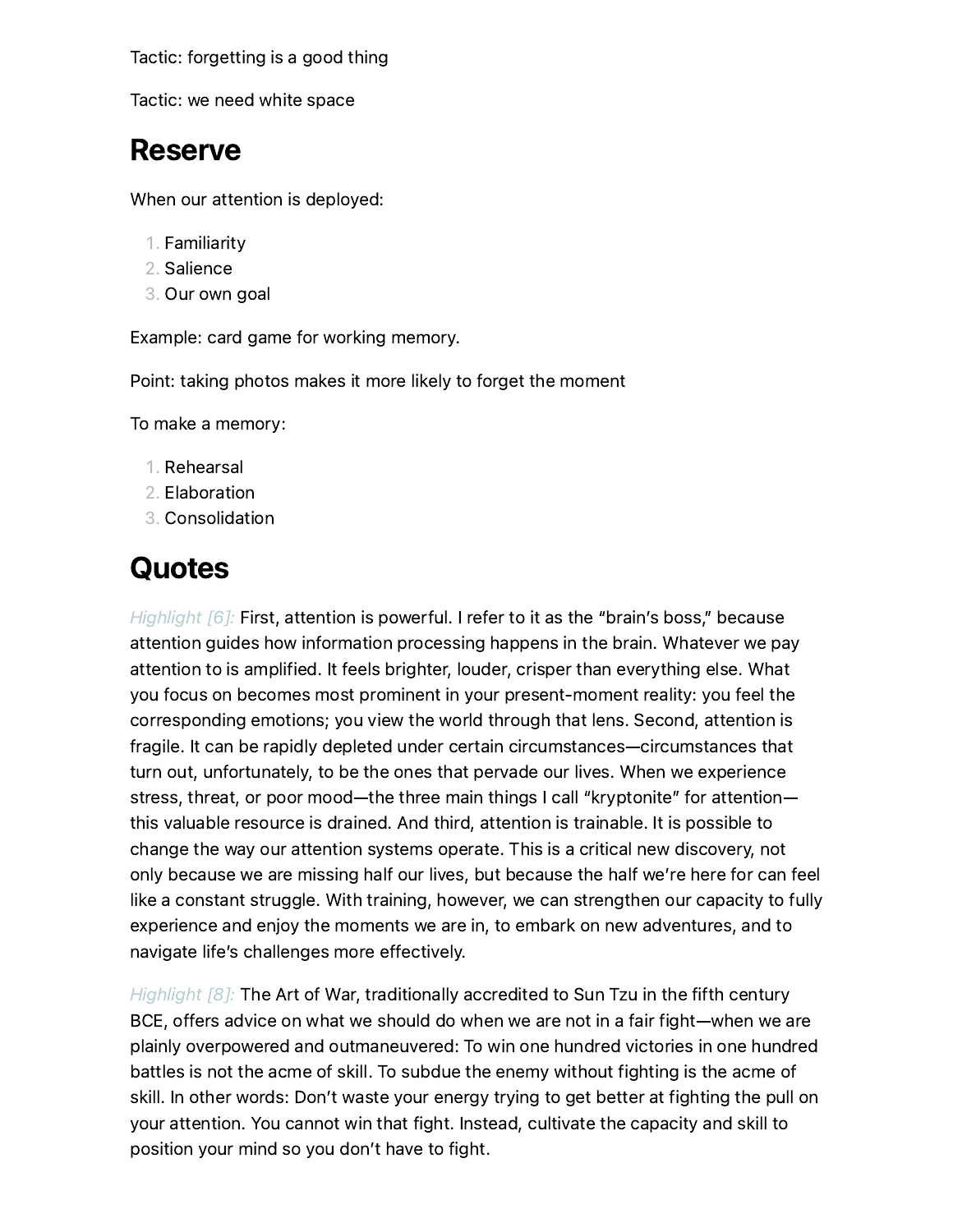Highlight  $[45]$ : The neuroscience literature points to three main factors that determine when our attention is deployed: 1. Familiarity. The first time I clicked, it was because I'd heard the company name before. My attention was immediately and powerfully biased by prior history. That familiar name leapt out and pulled my flashlight like a magnet. 2. Salience. The second time I clicked, I was sucked in by the physical features of the ad. The color, the flashing, the size of the text—all of these physical features of the ad were screaming LOOK AT ME! Salience (novelty, loud noises, bright lights and colors, motion) yanks us toward that stimulus—we can't resist. Salience is tailor-made for each of us—seeing my name, "AMISHI," got me—which is precisely why so many apps ask us to customize our profiles. We are gripped by personally relevant stuff. Our attention moves—fast and ballistic. It is easily captured. 3. Our own goal. Finally, our attention can be "goal-driven," biased by our own chosen goal. Mine was to find highquality, affordable pans, so I finally restricted my online search terms to show only those options. This is exactly how attention works when we have a goal in mind: it restricts our perception based on that goal. But my pan-hunting example also highlights a weakness: our goals are the most vulnerable of all these "attentional pulls." Familiarity and salience were easily able to pull me away.

Highlight [128]: Working memory, as we've discussed, is a dynamic cognitive workspace you use every waking moment of every day. Don't get thrown off by the word memory: this isn't only about the storage of information. It's a temporary "scratch space" that is, by necessity and evolutionary design, impermanent and fleeting.

Highlight [144]: In short: STRESS- RELATED MENTAL TIME TRAVEL YANKS THE ATTENTIONAL FLASHLIGHT AWAY FROM OUR PRESENT-MOMENT EXPERIENCE AND INCREASES THE CLUTTER ON OUR MENTAL WHITEBOARD. When it's presentcentered, attention can encode and refresh the contents of working memory with taskrelevant information. And in turn, working memory is able to successfully meet present-moment task demands. In other words: MINDFULNESS TRAINING HELPS TO DECLUTTER THE MENTAL WHITEBOARD, SO THAT WORKING MEMORY WORKS BETTER.

Highlight [147]: Let's break that down. Why was this an intriguing finding for us? Well, it told us that working memory performs the same type of "top-down" biasing that your attention system does: everything your brain does now becomes calibrated to what's on your whiteboard. It isn't just that it seems as if you're experiencing whatever you're thinking about instead of what's right in front of you. It's that neurally, that's exactly what's happening. Your brain is perceiving a face internally, even as your eyes are staring at a gray blob.

Highlight [150]: I used to think mindfulness was about hitting the "pause" button, which to me always felt artificial or idealistic. Life has no pause button—why pretend it does? But when we're talking about stabilizing attention and developing a peak mind, what we're actually looking for is a play button. We need to stop holding down the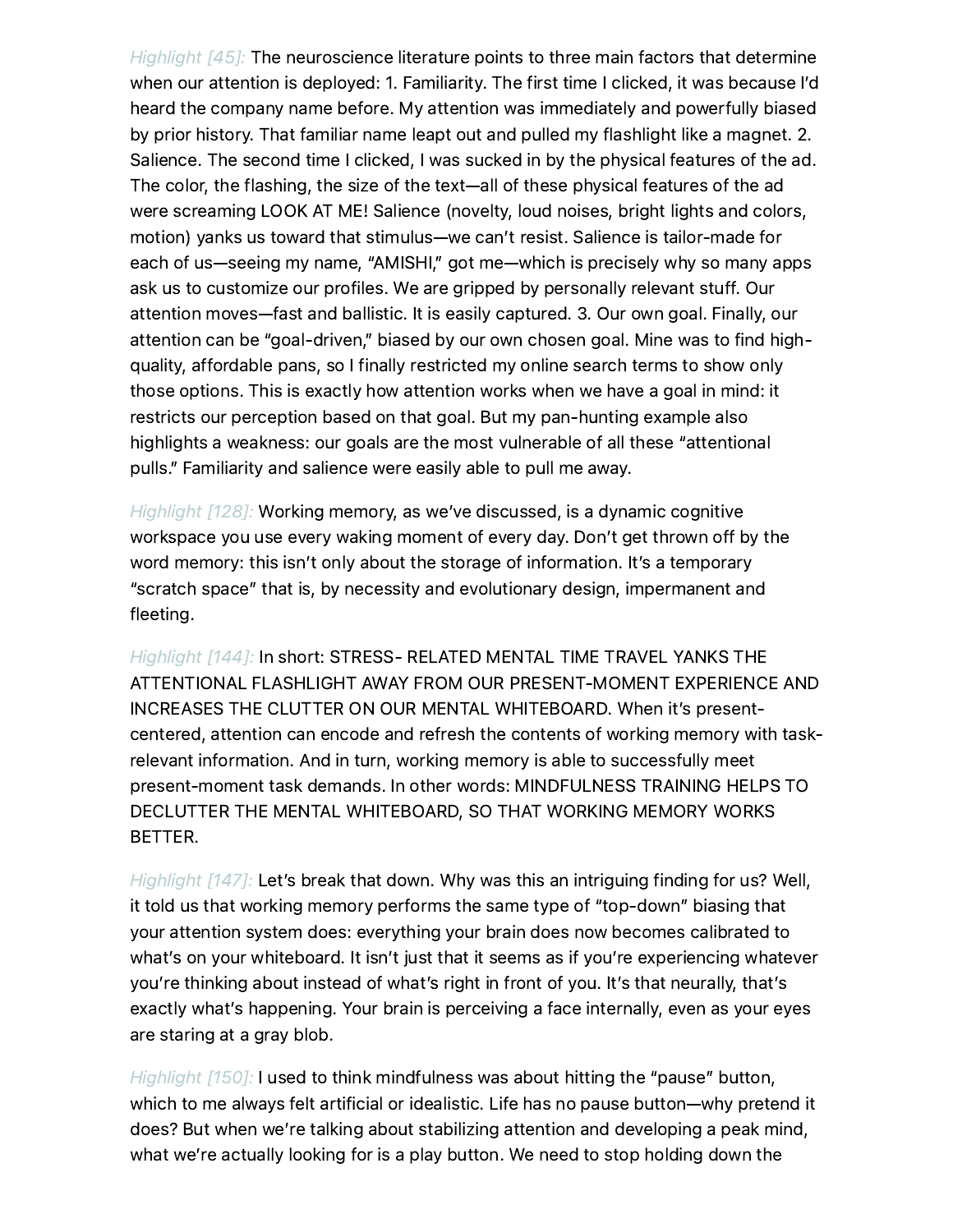rewind or fast-forward buttons and stay in play, to experience every note in the song of our lives, to hear and take in what's happening around us.

Highlight [152]: An important point: I am absolutely not suggesting that the contents of your whiteboard should always match the contents of your immediate task-at-hand. Like the fallacy of having a "perfect unbroken focus," that's neither possible nor desirable. There's nothing inherently bad about having stuff on your whiteboard other than what's right in front of your nose. It's neither bad nor good—it's simply how the brain works. It happens. Spontaneous thought arises. We use working memory to work something out that has nothing to do with the present moment—puzzle out a logistical problem, figure out how we feel about something, or make a plan or a decision. There are plenty of situations where it's absolutely best to have the content of the whiteboard be information about the past or future—and in those moments, the present moment becomes enriched with the content that time traveling provides access to.

Highlight [154]: Ultimately, having a strong working memory is not about always using it for your goals and plans, every minute; or about always being in the present moment —this is neither realistic nor desirable. Instead, it's about becoming aware of what your working memory actually contains. It's about recognizing and heading off any interference (such as mental time travel) when there is a task to be done. It can even be about basking in the "nowness" of a refreshing morning shower. In the lab, we find that people who display better performance are better able to drop the distractions. They are able to allow the ink to fade when it's appropriate for it to do so, selectively making the decision: "I'm not going to rewrite that."

Highlight [166]: Forgetting is a good thing. It's a feature, not a flaw in our biological makeup. We need it—we rely on it, just as we rely on other "features" of memory, like negative experiences' becoming more salient, for survival, learning, and decision making. Another reason we have memory is for learning—for guiding us in how to act in the present moment and in the future. For that to work, it's every bit as important that we forget as it is that we remember. The mind works the way it does for good reason—we wouldn't want to fundamentally change any of these "features" of memory. And yet there are vulnerabilities within the system, and we do run into certain issues because of them.

Highlight [178]: Your working memory is a great tool for memory, and also a major point of vulnerability—if it's occupied with other content besides the experience you want to encode or the information you're trying to learn, there won't be effective memory-making. Simply being physically present for something doesn't mean you'll absorb it. You need to intentionally place your focus (flashlight) on what you want to encode. And further: you need to make sure both your mind and body show up for the stuff you want to remember.

Highlight [183]: We need white space in order to reflect on what we hear and experience. For those in leadership roles, this can feel like a challenge, but also a